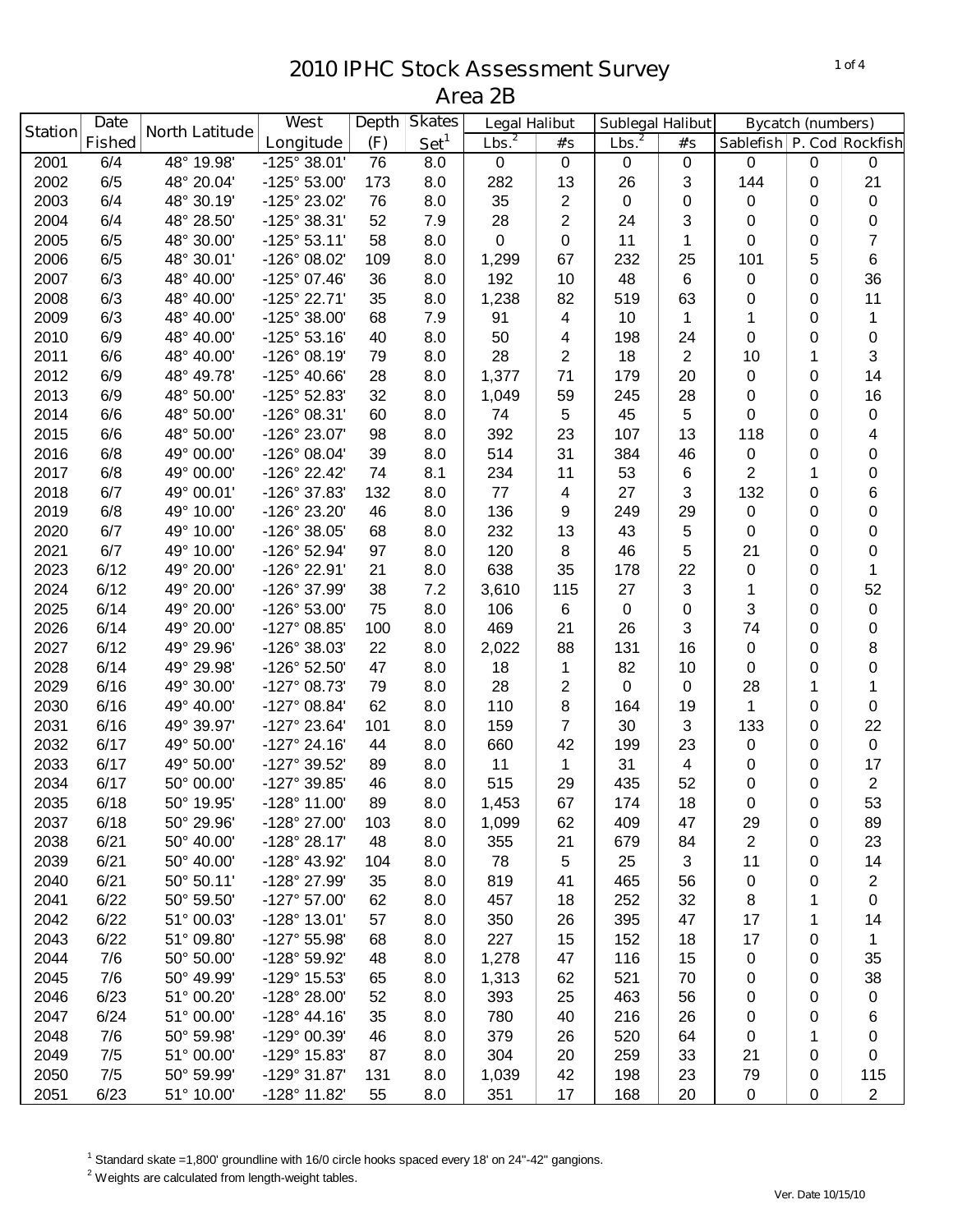|                | <b>Date</b>   |                       | West                  | <b>Depth</b> | <b>Skates</b>    | <b>Legal Halibut</b> |     | <b>Sublegal Halibut</b> |                | <b>Bycatch (numbers)</b>  |             |                         |
|----------------|---------------|-----------------------|-----------------------|--------------|------------------|----------------------|-----|-------------------------|----------------|---------------------------|-------------|-------------------------|
| <b>Station</b> | <b>Fished</b> | <b>North Latitude</b> | Longitude             | (F)          | Set <sup>1</sup> | Lbs. <sup>2</sup>    | #'s | Lbs. <sup>2</sup>       | #'s            | Sablefish P. Cod Rockfish |             |                         |
| 2052           | 6/23          | 51° 10.22'            | $-128° 27.99'$        | 105          | 8.0              | 112                  | 9   | 59                      | $\overline{7}$ | 4                         | 0           | $\overline{2}$          |
| 2053           | 6/30          | 51° 10.02'            | $-128^{\circ}$ 44.00' | 53           | 8.0              | 106                  | 8   | 762                     | 94             | 0                         | 0           | 0                       |
| 2054           | 7/4           | 51° 10.00'            | -128° 59.92'          | 73           | 8.0              | 327                  | 23  | 497                     | 60             | 9                         | 0           | 0                       |
| 2055           | 7/4           | 51° 10.00'            | -129° 15.59'          | 142          | 8.0              | 1,061                | 66  | 285                     | 31             | 96                        | 0           | 9                       |
| 2056           | 7/5           | 51° 10.00'            | -129° 32.04'          | 156          | 8.0              | 1,361                | 82  | 599                     | 69             | 68                        | 0           | $\overline{2}$          |
| 2057           | 7/9           | 51° 20.00'            | $-127^{\circ} 55.03'$ | 73           | 8.0              | 782                  | 34  | 109                     | 16             | 8                         | 4           | 25                      |
| 2058           | 7/9           | 51° 19.99'            | $-128°11.11'$         | 45           | 8.0              | 160                  | 12  | 646                     | 84             | 0                         | 0           | 12                      |
| 2059           | 6/30          | 51° 20.00'            | -128° 27.38'          | 83           | 8.0              | 49                   | 3   | 162                     | 19             | 19                        | 2           | 0                       |
| 2060           | 6/30          | 51° 20.00'            | $-128^{\circ}$ 43.24' | 115          | 8.0              | 566                  | 31  | 172                     | 19             | 29                        | 0           | 19                      |
| 2061           | 7/4           | 51° 20.00'            | -128° 58.90'          | 135          | 8.0              | 299                  | 19  | 94                      | 12             | 57                        | 0           | 19                      |
| 2062           | 7/1           | 51° 20.00'            | -129° 15.03'          | 128          | 8.0              | 156                  | 11  | 179                     | 20             | 50                        | 0           | 5                       |
| 2063           | 8/3           | 51° 20.01'            | -129° 31.19'          | 113          | 8.0              | 233                  | 13  | 195                     | 22             | 59                        | 0           | 21                      |
| 2064           | 8/3           | 51° 19.96'            | -129° 46.95'          | 132          | 8.0              | 256                  | 10  | 73                      | 8              | 66                        | 0           | 11                      |
| 2065           | 7/9           | 51° 30.08'            | $-128^{\circ}$ 11.00' | 44           | 8.0              | 779                  | 31  | 335                     | 45             | 0                         | 0           | 83                      |
| 2066           | 7/10          | 51° 30.00'            | -128° 27.31'          | 102          | 8.0              | 145                  | 7   | 17                      | $\overline{2}$ | 122                       | 0           | 10                      |
| 2067           | 7/10          | 51° 30.00'            | -128° 43.00'          | 47           | 8.0              | 96                   | 7   | 115                     | 14             | 0                         | 0           | $\pmb{0}$               |
| 2068           | 7/1           | 51° 29.99'            | -128° 59.09'          | 25           | 8.0              | 1,244                | 68  | 421                     | 48             | 0                         | 0           | 0                       |
| 2069           | 7/1           | 51° 30.00'            | -129° 16.03'          | 27           | 8.0              | 576                  | 32  | 146                     | 16             | 0                         | 0           | 17                      |
| 2070           | 8/3           | 51° 29.96'            | -129° 30.99'          | 55           | 8.0              | 2,199                | 125 | 1,075                   | 126            | 0                         | 0           | 90                      |
| 2071           | 7/2           | 51° 30.00'            | -129° 47.02'          | 93           | 8.0              | 2,012                | 90  | 167                     | 19             | 23                        | 0           | 101                     |
| 2072           | 7/2           | 51° 29.99'            | -130° 03.00'          | 165          | 8.0              | 539                  | 18  | 8                       | 1              | 42                        | 0           | 30                      |
| 2073           | 7/10          | 51° 40.00'            | -128° 26.06'          | 77           | 8.0              | 681                  | 30  | 125                     | 15             | 3                         | 0           | 6                       |
| 2074           | 7/11          | 51° 40.00'            | $-128°59.12'$         | 29           | 8.0              | 282                  | 19  | 105                     | 12             | 0                         | 0           | 0                       |
| 2075           | 7/11          | 51° 39.98'            | -129° 15.73'          | 30           | 8.0              | 203                  | 13  | 186                     | 23             | 0                         | 0           | 0                       |
| 2076           | 8/2           | 51° 39.86'            | -129° 30.96'          | 53           | 8.0              | 137                  | 11  | 531                     | 68             | 0                         | 0           | 0                       |
| 2077           | 7/2           | 51° 40.02'            | $-129^{\circ}$ 47.00' | 142          | 8.0              | 228                  | 16  | 85                      | 11             | 84                        | 0           | 24                      |
| 2078           | 7/12          | 51° 49.90'            | -128° 25.99'          | 87           | 8.0              | 304                  | 21  | 108                     | 12             | 6                         | 0           | 14                      |
| 2079           | 7/12          | 51° 50.00'            | -128° 42.30'          | 54           | 8.0              | 159                  | 13  | 873                     | 109            | 0                         | 1           | $\pmb{0}$               |
| 2080           | 7/11          | 51° 49.98'            | $-128°58.04'$         | 45           | 8.0              | 362                  | 21  | 118                     | 14             | 0                         | 0           | 28                      |
| 2081           | 8/2           | 51° 49.97'            | -129° 13.92'          | 67           | 8.0              | 274                  | 19  | 226                     | 28             | 0                         | 0           | $\mathbf 1$             |
| 2082           | 8/2           | 51° 49.92'            | -129° 30.99'          | 137          | 8.0              | 26                   | 2   | 11                      | 2              | 53                        | 0           | 39                      |
| 2083           | 7/12          | 51° 59.99'            | $-128° 41.78'$        | 89           | 8.0              | 166                  | 8   | 39                      | 5              | 2                         | 0           | 13                      |
| 2084           | 7/13          | 52° 00.00'            | $-128°58.00'$         | 75           | 8.0              | 467                  | 31  | 389                     | 48             | 0                         | 0           | 3                       |
| 2085           | 7/30          | 52° 00.04'            | -129° 14.04'          | 98           | 8.0              | 362                  | 23  | 79                      | 10             | 12                        | $\mathbf 0$ | 1                       |
| 2086           | 7/13          | 52° 10.00'            | -128° 40.84'          | 119          | 8.0              | 78                   | 6   | 37                      | 4              | 11                        | 0           | 14                      |
| 2087           | 7/22          | 51° 40.02'            | -130° 02.65'          | 196          | 8.0              | 131                  | 5   | 41                      | 5              | 90                        | 0           | 24                      |
| 2088           | 7/22          | 51° 40.00'            | -130° 20.15'          | 142          | 8.0              | 902                  | 35  | 48                      | 5              | 19                        | 0           | 56                      |
| 2089           | 8/1           | 51° 50.00'            | $-129^{\circ}$ 47.12' | 140          | 8.0              | 104                  | 5   | 63                      | 8              | 38                        | 0           | $\bf 8$                 |
| 2090           | 8/1           | 51° 50.09'            | -130° 02.98'          | 100          | 8.0              | 1,594                | 77  | 216                     | 25             | 27                        | 0           | 136                     |
| 2091           | 7/22          | 51° 50.03'            | -130° 18.83'          | 117          | 8.0              | 2,388                | 93  | 156                     | 18             | 16                        | 1           | 70                      |
| 2092           | 7/21          | 51° 50.01'            | -130° 34.59'          | 159          | 8.0              | 2,068                | 91  | 271                     | 30             | 64                        | 0           | 8                       |
| 2093           | 7/21          | 51° 49.99'            | $-130^{\circ}$ 52.11' | 97           | 8.0              | 2,188                | 55  | 50                      | 6              | 20                        | 0           | 281                     |
| 2094           | 7/30          | 52° 00.01'            | -129° 29.33'          | 115          | 8.0              | 739                  | 35  | 161                     | 19             | 48                        | 2           | 34                      |
| 2095           | 8/1           | 51° 59.91'            | -129° 46.91'          | 63           | 8.0              | 805                  | 36  | 648                     | 86             | 0                         | 0           | 148                     |
| 2096           | 7/31          | 51° 59.99'            | -130° 03.25'          | 81           | 8.0              | 965                  | 58  | 756                     | 103            | 0                         | 0           | 1                       |
| 2097           | 7/31          | 51° 59.99'            | -130° 19.63'          | 200          | 8.0              | 56                   | 2   | 18                      | $\overline{c}$ | 102                       | 0           | 5                       |
| 2098           | 7/21          | 52° 00.20'            | $-130^{\circ}35.15'$  | 139          | 8.0              | 1,505                | 57  | 182                     | 25             | 56                        | 0           | 5                       |
| 2099           | 7/20          | 52° 00.45'            | $-130^{\circ}$ 52.01' | 103          | 8.0              | 1,100                | 38  | 216                     | 26             | 0                         | 0           | $\overline{\mathbf{c}}$ |
| 2100           | 7/13          | 52° 10.00'            | -128° 56.80'          | 90           | 8.0              | 547                  | 26  | 176                     | 21             | 0                         | 2           | 57                      |
|                |               |                       |                       |              |                  |                      |     |                         |                |                           |             |                         |

Standard skate =1,800' groundline with 16/0 circle hooks spaced every 18' on 24"-42" gangions.

Weights are calculated from length-weight tables.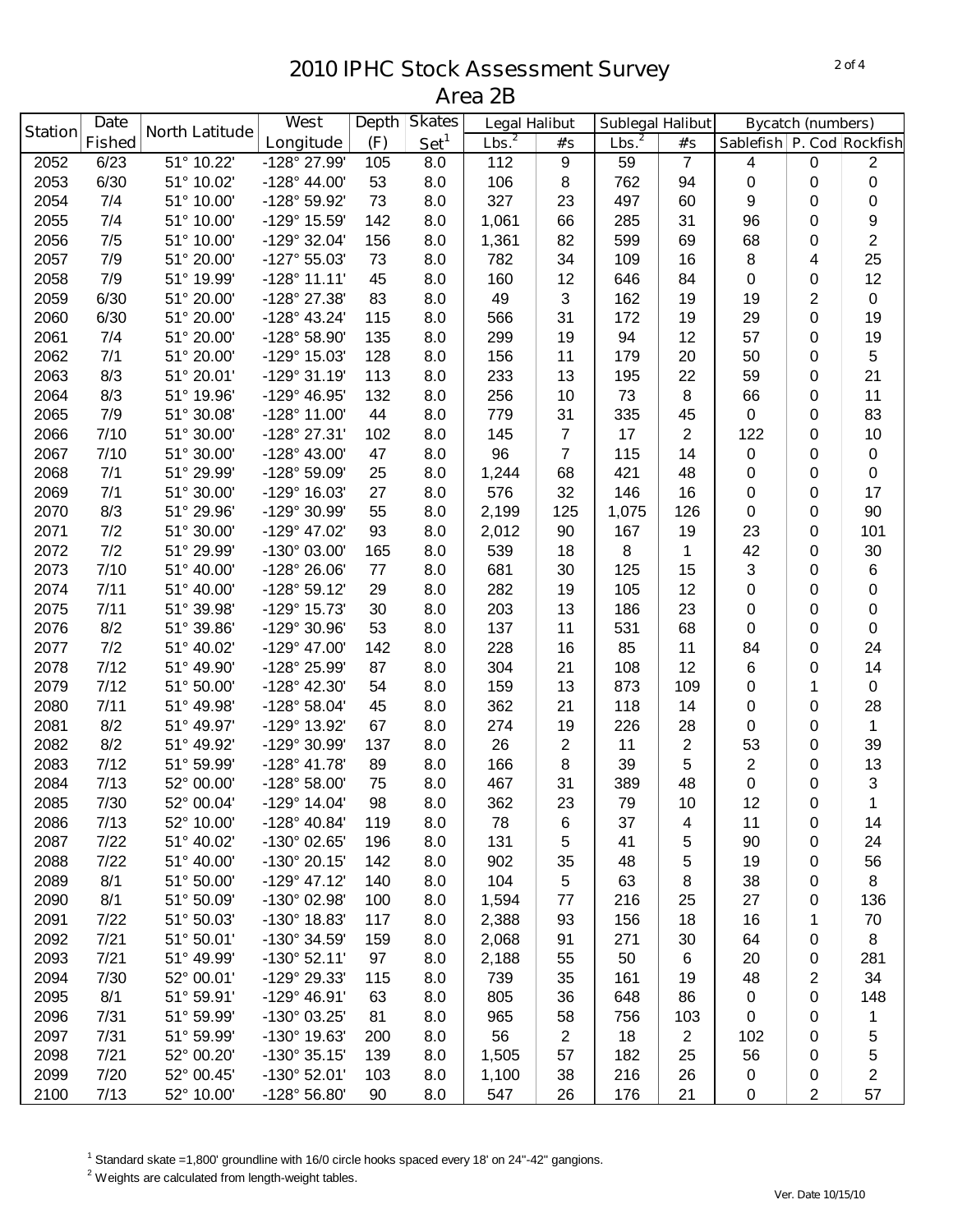|                | <b>Date</b>   |                       | <b>West</b>           | <b>Depth</b> | <b>Skates</b>    | <b>Legal Halibut</b> |                | <b>Sublegal Halibut</b> |                | <b>Bycatch (numbers)</b>  |                |                         |
|----------------|---------------|-----------------------|-----------------------|--------------|------------------|----------------------|----------------|-------------------------|----------------|---------------------------|----------------|-------------------------|
| <b>Station</b> | <b>Fished</b> | <b>North Latitude</b> | Longitude             | (F)          | Set <sup>1</sup> | Lbs. <sup>2</sup>    | #'s            | Lbs. <sup>2</sup>       | #'s            | Sablefish P. Cod Rockfish |                |                         |
| 2101           | 7/30          | 52° 10.54'            | $-129^\circ$ 14.23'   | 94           | 8.0              | 79                   | 4              | 39                      | $\overline{4}$ | 19                        | 0              | 9                       |
| 2102           | 7/29          | 52° 09.77'            | -129° 29.94'          | 114          | 8.0              | 73                   | 3              | 9                       | 1              | 15                        | 0              | 31                      |
| 2103           | 7/29          | 52° 10.72'            | -129° 46.36'          | 109          | 8.0              | 684                  | 30             | 132                     | 15             | 2                         | 3              | 16                      |
| 2104           | 7/31          | 52° 10.00'            | -130° 02.69'          | 93           | 8.0              | 660                  | 47             | 576                     | 70             | 0                         | 0              | $\overline{2}$          |
| 2105           | 7/23          | 52° 10.35'            | -130° 19.00'          | 238          | 8.0              | 169                  | 3              | 0                       | 0              | 154                       | 0              | 17                      |
| 2106           | 7/20          | 52° 10.54'            | $-130^{\circ}35.15'$  | 106          | 8.0              | 3,678                | 133            | 350                     | 39             | $\overline{2}$            | 0              | 10                      |
| 2107           | 7/20          | 52° 10.20'            | -130° 52.08'          | 121          | 8.0              | 2,607                | 101            | 142                     | 16             | 24                        | $\overline{2}$ | 14                      |
| 2108           | 7/14          | 52° 19.84'            | -129° 13.00'          | 83           | 8.0              | 1,311                | 72             | 748                     | 88             | 0                         | $\overline{2}$ | 83                      |
| 2109           | 7/14          | 52° 19.70'            | -129° 30.02'          | 97           | 8.0              | 564                  | 17             | 83                      | 10             | 3                         | $\overline{2}$ | 56                      |
| 2110           | 7/29          | 52° 19.80'            | -129° 45.95'          | 116          | 8.0              | 784                  | 41             | 83                      | 9              | 0                         | $\overline{2}$ | 180                     |
| 2111           | 7/28          | 52° 19.86'            | -130° 03.01'          | 123          | 8.0              | 1,134                | 41             | 73                      | 9              | $\overline{2}$            | 1              | 11                      |
| 2112           | 7/23          | 52° 20.27'            | -130° 19.02'          | 193          | 8.0              | 219                  | $\overline{7}$ | 0                       | 0              | 103                       | 0              | 43                      |
| 2113           | 7/23          | 52° 20.31'            | -130° 35.01'          | 91           | 8.0              | 1,381                | 61             | 233                     | 27             | $\pmb{0}$                 | 1              | 22                      |
| 2114           | 7/19          | 52° 20.09'            | -130° 52.06'          | 79           | 8.0              | 895                  | 51             | 376                     | 43             | 16                        | 11             | $\overline{2}$          |
| 2115           | 7/14          | 52° 30.02'            | -129° 31.74'          | 45           | 8.0              | 951                  | 44             | 441                     | 53             | 0                         | 0              | 32                      |
| 2116           | 7/24          | 52° 29.96'            | -129° 46.04'          | 97           | 8.0              | 2,084                | 71             | 109                     | 13             | 13                        | $\overline{4}$ | 77                      |
| 2117           | 7/28          | 52° 29.77'            | -130° 02.00'          | 146          | 8.0              | 839                  | 29             | 19                      | $\overline{2}$ | 25                        | 0              | 28                      |
| 2118           | 7/28          | 52° 29.74'            | -130° 18.98'          | 143          | 8.0              | 72                   | 2              | 14                      | $\overline{2}$ | 77                        | 0              | 17                      |
| 2119           | 7/19          | 52° 29.85'            | -130° 34.84'          | 68           | 8.0              | 2,072                | 80             | 329                     | 39             | 0                         | 1              | 81                      |
| 2120           | 7/19          | 52° 30.16'            | -130° 52.05'          | 58           | 8.0              | 1,221                | 49             | 232                     | 28             | 0                         | $\overline{2}$ | 24                      |
| 2121           | 7/24          | 52° 40.14'            | $-129^{\circ}$ 46.04' | 104          | 8.0              | 404                  | 11             | 9                       | 1              | 8                         | 0              | 51                      |
| 2122           | 7/24          | 52° 39.91'            | -130° 01.98'          | 145          | 8.0              | 318                  | 10             | 11                      | 1              | 23                        | 0              | 6                       |
| 2123           | 7/18          | 52° 40.00'            | -130° 19.34'          | 118          | 8.0              | 407                  | 17             | 35                      | 4              | 40                        | 0              | 33                      |
| 2124           | 7/18          | 52° 40.00'            | -130° 35.29'          | 80           | 8.0              | 2,254                | 98             | 255                     | 30             | 4                         | 9              | 28                      |
| 2125           | 7/15          | 52° 50.00'            | $-130^{\circ}$ 02.10' | 141          | 8.0              | 0                    | 0              | 0                       | 0              | 45                        | 0              | 36                      |
| 2126           | 7/18          | 52° 50.00'            | -130° 18.84'          | 117          | 8.0              | 181                  | 7              | 29                      | 3              | 32                        | 0              | $\boldsymbol{9}$        |
| 2127           | 7/15          | 53° 00.00'            | -129° 44.82'          | 123          | 8.0              | 39                   | 2              | 40                      | 5              | 23                        | 0              | 54                      |
| 2128           | 7/15          | 53° 00.00'            | -130° 01.59'          | 92           | 8.0              | 446                  | 15             | 19                      | $\overline{2}$ | 4                         | 1              | 13                      |
| 2129           | 8/27          | 52° 29.88'            | -131° 07.92'          | 46           | 8.0              | 943                  | 43             | 273                     | 31             | 0                         | 0              | 37                      |
| 2130           | 8/27          | 52° 29.98'            | -131° 24.89'          | 63           | 8.1              | 796                  | 39             | 65                      | 8              | 0                         | 0              | 10                      |
| 2131           | 8/26          | 52° 39.80'            | -130° 51.80'          | 51           | 8.0              | 1,337                | 67             | 597                     | 72             | 0                         | 0              | 1                       |
| 2132           | 8/27          | 52° 39.70'            | -131° 07.79'          | 37           | 8.0              | 1,397                | 52             | 146                     | 17             | 0                         | 0              | 6                       |
| 2133           | 8/26          | 52° 49.95'            | -130° 35.23'          | 62           | 8.1              | 920                  | 35             | 159                     | 19             | 0                         | 0              | 36                      |
| 2134           | 8/26          | 52° 49.71'            | -130° 51.67'          | 27           | 8.0              | 940                  | 40             | 119                     | 14             | 0                         | $\mathbf 0$    | $\Omega$                |
| 2135           | 8/25          | 52° 59.79'            | -130° 18.04'          | 113          | 8.0              | 128                  | 5              | 10                      | 1              | 63                        | 0              | 63                      |
| 2136           | 8/25          | 53° 00.00'            | -130° 34.49'          | 48           | 8.0              | 203                  | 14             | 226                     | 28             | 0                         | 0              | 0                       |
| 2137           | 8/25          | 53° 10.07'            | -130° 17.82'          | 84           | 8.0              | 550                  | 17             | 0                       | 0              | 3                         | 0              | 31                      |
| 2138           | 8/24          | 53° 10.02'            | -130° 35.05'          | 102          | 8.1              | 152                  | 6              | 0                       | 0              | 36                        | 0              | 17                      |
| 2139           | 8/22          | 53° 10.00'            | -130° 52.09'          | 56           | 8.0              | 423                  | 26             | 243                     | 26             | 0                         | 0              | $\pmb{0}$               |
| 2140           | 8/24          | 53° 20.04'            | -130° 18.23'          | 62           | 8.1              | 1,590                | 79             | 270                     | 32             | 0                         | 3              | 5                       |
| 2141           | 8/24          | 53° 19.98'            | -130° 34.66'          | 38           | 8.0              | 2,332                | 97             | 1,085                   | 126            | 0                         | 0              | 45                      |
| 2142           | 8/22          | 53° 19.82'            | $-130^{\circ} 51.88'$ | 74           | 8.1              | 629                  | 39             | 275                     | 30             | 18                        | 2              | 10                      |
| 2143           | 8/8           | 53° 20.08'            | -132° 49.21'          | 74           | 8.0              | 1,089                | 48             | 381                     | 46             | 0                         | 0              | 33                      |
| 2144           | 8/8           | 53° 20.01'            | -133° 05.67'          | 125          | 8.0              | 624                  | 25             | 33                      | 4              | 25                        | 0              | $\overline{\mathbf{c}}$ |
| 2145           | 8/22          | 53° 29.83'            | -130° 51.70'          | 51           | 8.0              | 251                  | 19             | 757                     | 91             | $\overline{2}$            | 0              | 0                       |
| 2146           | 8/8           | 53° 30.56'            | -133° 04.71'          | 163          | 8.0              | 313                  | 13             | 0                       | 0              | 79                        | 0              | 85                      |
| 2147           | 8/21          | 53° 40.19'            | -130° 35.05'          | 24           | 8.0              | 510                  | 32             | 374                     | 49             | 0                         | 1              | $\mathbf 1$             |
| 2148           | 8/21          | 53° 39.92'            | -130° 51.73'          | 23           | 8.0              | 559                  | 33             | 476                     | 59             | 0                         | 1              | $\overline{\mathbf{c}}$ |
| 2149           | 8/9           | 53° 40.01'            | -133° 06.72'          | 77           | 8.0              | 3,243                | 137            | 1,186                   | 139            | 0                         | 0              | 96                      |

Standard skate =1,800' groundline with 16/0 circle hooks spaced every 18' on 24"-42" gangions.

<sup>2</sup> Weights are calculated from length-weight tables.